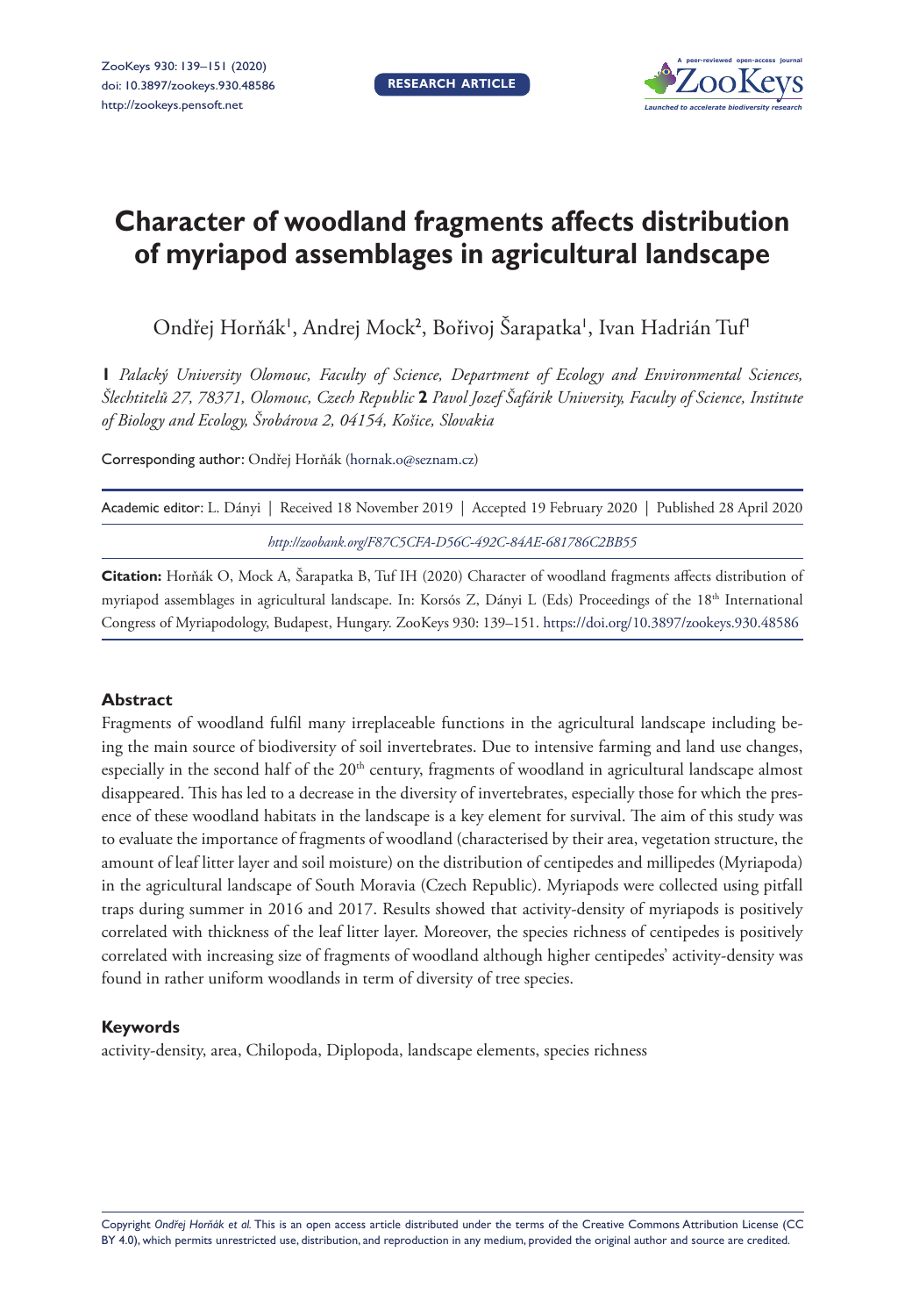# **Introduction**

Hedgerows, wood fragments, windbreaks, and other wood elements represent an integral part of the agricultural landscape, defined as a mosaic of fields and uncultivated natural or semi-natural areas (Burel 1996). They were created by human planting primarily or they are remnants of formerly wooded landscape (Burel and Baudry 1989). The species composition of flora and fauna of these forest elements differs based on historical rural development and agricultural practices (Burel 1996). In the agricultural landscape, these elements fulfil many important functions. In addition to their importance in protecting against water and wind erosion (Burel and Baudry 1989; Baudry et al. 2000; Stašiov et al. 2017), they also represent a major source of invertebrates' biodiversity in the landscape (Diekötter et al. 2007).

The presence of invertebrates is very important as they provide many irreplaceable ecosystem services. One of the major groups of ground dwelling invertebrates in this regard are myriapods (Myriapoda). Millipedes (Diplopoda) are in most cases detritovores, saprophages or phytophages (Kime and Golovatch 2000). They consume decaying plant residues that break into smaller particles, thereby mediating this dead material to microbial decomposition (David and Handa 2010; Riutta et al. 2012; David 2014; Bogyó et al. 2015; De Smedt et al. 2016, 2017, 2018). Centipedes (Chilopoda) are soil predators that feed on larvae and adults of other small invertebrates and thus significantly reduce the abundance of other invertebrates (Voigtländer 2011). Both these groups of myriapods are also sources of food for other animals (Stašiov et al. 2017).

For ground dwelling invertebrates, that use uncultivated areas, hedgerows and fragments of woodland are indispensable as they provide suitable habitats for the survival of their populations in the agricultural landscape (Agger and Brandt 1988). They are especially important for species that are strictly bound to these habitats, but also for species that spend a certain part of their life cycle on them (Burel and Baudry 1990, 2005). Higher heterogeneity, undisturbed habitats and the presence of vegetation cover also affects the availability of food sources for invertebrates (Previati et al. 2007).

Fragments of woodland and hedgerows were for centuries under the influence of transformations by farmers, who often evaluated them as being worthless and thus they eliminated them (Burel and Baudry 1989). The main change in European landscapes occurred in the second half of the  $20<sup>th</sup>$  century (50s–80s) (Burel and Baudry 1990), particularly in terms of the structure of agricultural landscapes (Weibull et al. 2003). In countries in which agriculture collectivization was applied (e.g., former Czechoslovakia) such changes were even more dramatic (Šarapatka and Štěrba 1998; Havlíček et al. 2018). Under the influence of specialization and intensification, there was simplification of the landscape and redistribution of land, where emphasis was placed on the extension of arable land. This management led to a change in the structure of landscape (fragmentation, decrease and uneven distribution of hedgerows and fragments of woodland) and habitat quality, which was reflected also in local species richness (Agger and Brandt 1988; Wade et al. 2003; Dauber et al. 2005; Previati et al. 2007).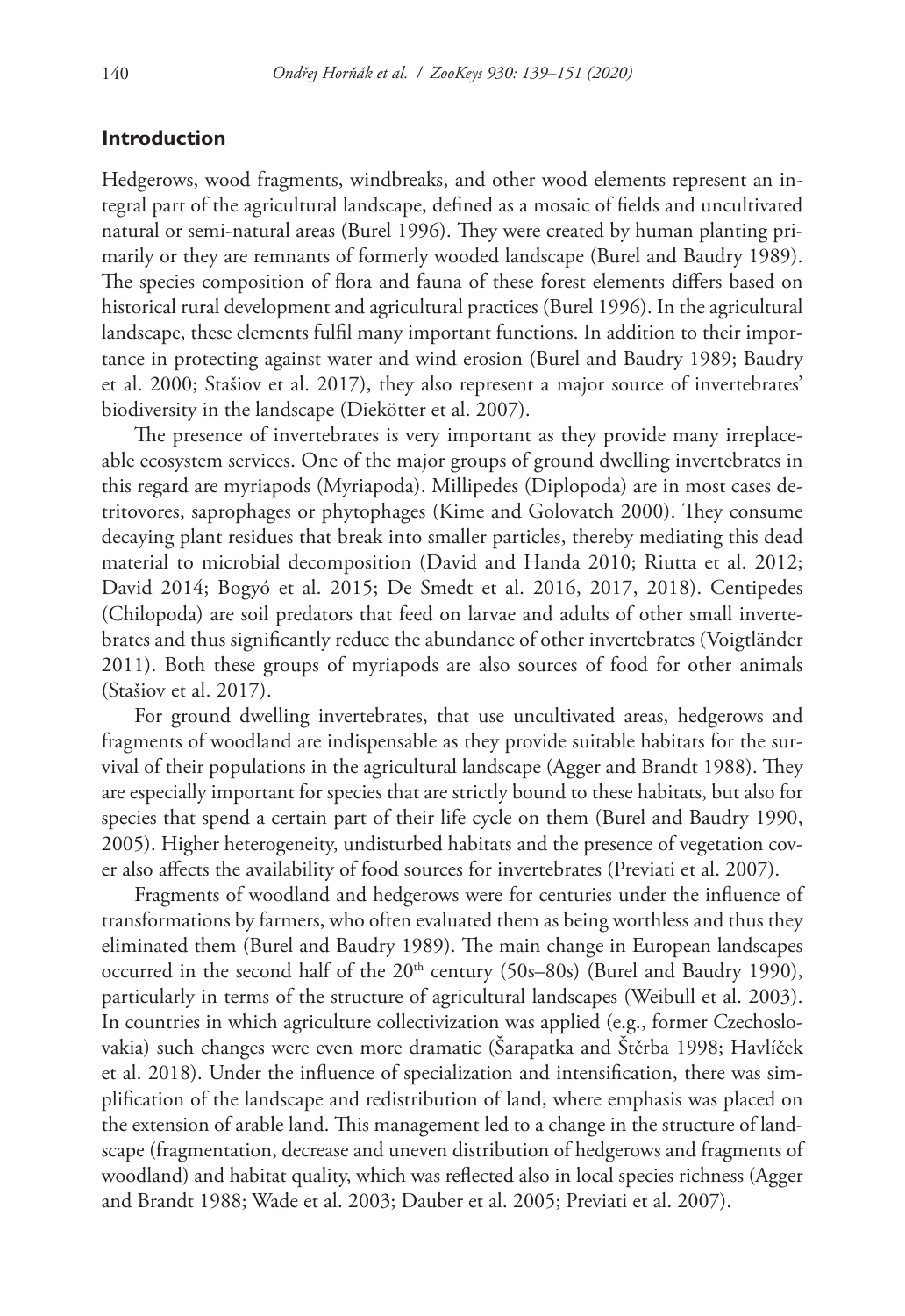Such long-term landscape management caused many negative effects, which also manifested themselves in the ground dwelling invertebrates. Previati et al. (2007) point to the increased impact of disturbances associated with intensive field cultivation that have been recognized to reduce the species richness of invertebrates. Moreover, loss of habitats, their fragmentation or reduction of size lead to the species extinction or increased susceptibility to their disappearance (Fahrig 2003; Ewers and Didham 2005; Honnay et al. 2005).

Quality natural resources and ecosystem services that directly provide fragments of woodland and hedgerows or invertebrates, which are supported through presence of these habitats, are indispensable for agriculture. Their rational use and proper management in the landscape should therefore be given special attention (Meeus 1993; De Smedt et al. 2017). Based on this, we tried to evaluate the relationship between fragments of woodland (their size, vegetation characteristics, thickness of leaf litter and moisture) and the activity-density and species richness of myriapods.

## **Materials and methods**

#### **Description of study sites**

Research was realized in agricultural landscape of Southern Moravia in the vicinity of the villages of Šardice (48°58'N, 17°2'E), Stavěšice (49°0'N, 17°2'E), Čejč (48°57'N, 16°58'E), and Hovorany (48°57'N, 17°0'E). The studied sites consisted of 38 preselected isolated wood fragments and hedgerows. The surrounding matrix of these habitats consisted mainly of arable land, vineyards and partly permanent or temporary grasslands.

Wood fragments represented the remains of lowland broadleaf forests, coastal tree vegetation around the streams, or artificially planted orchards, or wood linear elements forming the natural boundaries between lands. Many patches were largely invaded by self-seeding black locust (*Robinia pseudacacia*), blackthorn (*Prunus spinosa*) and elderberry (*Sambucus nigra*). Remains of large wood stands were mostly made up of linden (*Tilia* spp.), birch (*Betula pendula*), ash (*Fraxinus excelsior*), pine (*Pinus silvestris*), chestnut (*Aesculus hippocastanum*), oak (*Quercus* spp.) or maple (*Acer* spp.). Other hedgerows were often made of walnut (*Juglans regia*), cherry (*Prunus* spp.) or poplar (*Populus* spp.).

Five pitfall traps were placed at each site, these consisting of a plastic cup of a volume of 3 decilitres (diameter 7 cm, high 13 cm) buried uniformly with the soil surface. The traps were half filled with 4% formaldehyde as a fixative solution and were covered by metal sheets. The pitfall traps were arranged in line spacing 10 m inside a wood patch. Some linear wood strips were only ca 10 m wide; in this situation a line of traps passing through the middle of the strip. In larger patches, the line was placed at least 10 m far from the edge. Traps were installed on the sites for three weeks during June to August of 2016 or 2017. Caught centipedes and millipedes were identified to species level.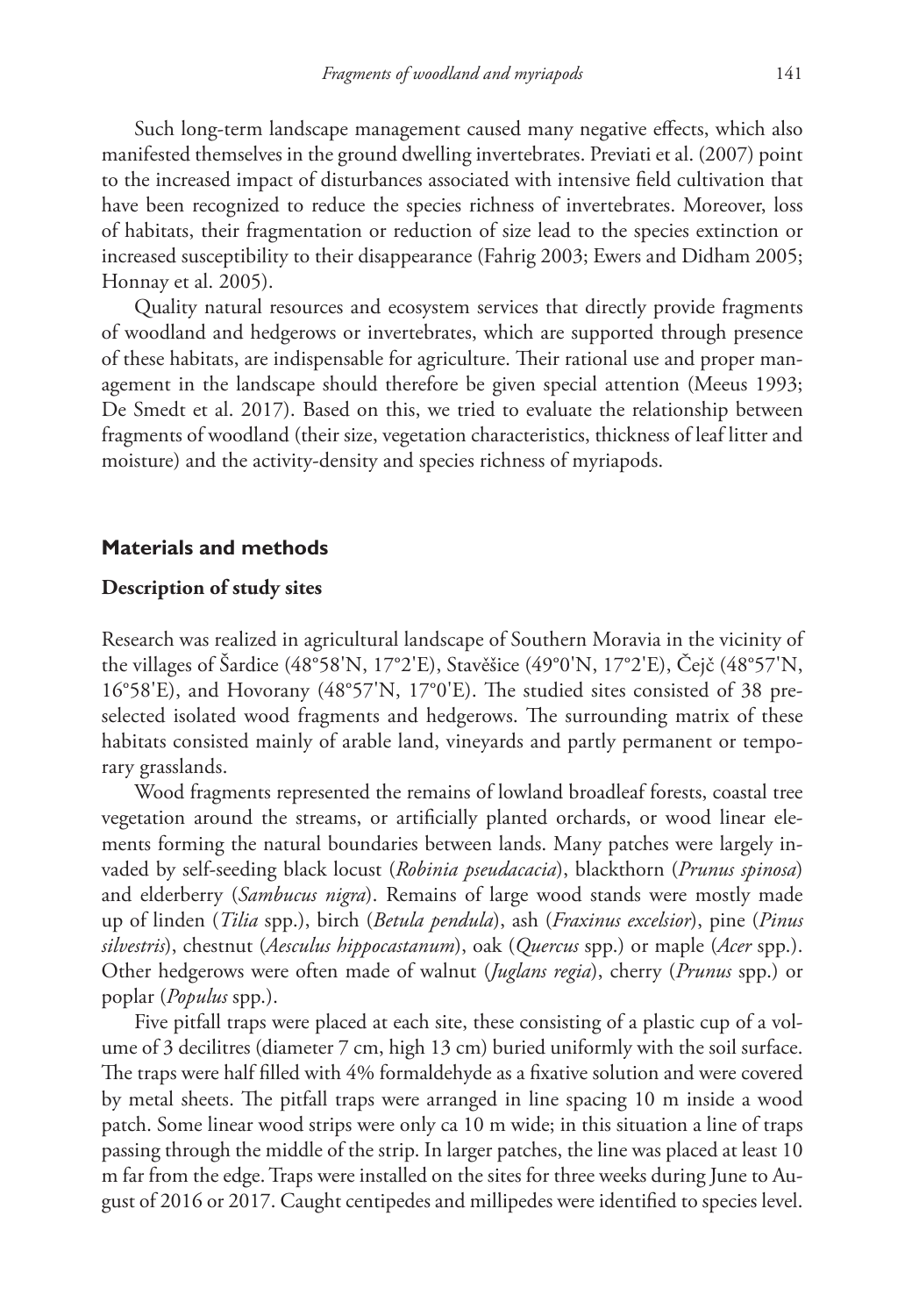## **Environmental variables**

The distribution of invertebrates in the landscape was assessed in relation to several selected environmental variables:

- (1) *size of the sites*, which ranged from 0.04 to 7 ha (measured using Google Earth software),
- (2) *density of the canopy of trees*, evaluated at scale 1–4, when level 1 is for canopies covering sky from 0–25%, level 2 for sky covered by canopies at level 26–50%, level 3 for covering sky at level 51–75% and level 4 for canopy covering sky by 76–100%, covering was mean of estimations by naked eyes of three independent persons,
- (3) *the percentage coverage of surface by herb layer*, estimated as mean of three independent estimations (rounded to tens of percent),
- (4) *dominance of grasses in herb layer*, evaluated by the same methods as previous parameter,
- (5) *thickness of leaf litter layer*, measured in centimetres as the mean of three measures on different points at each site,
- (6) *soil moisture*, measured gravimetrically during installation of traps,
- (7) *species richness of trees*, expressed as number of tree species creating evaluated wood fragment and
- (8) *black locust dominance* in tree layer, estimated as the mean of three independent estimations with 10% accuracy.

#### **Data analysis**

Constrained ordination and canonical correspondence analysis (CCA) were used to analyse the activity-density and species richness of the invertebrates (dependent variables) in relation to individual environmental factors (independent variables). To assess the trends of the ordination diagrams, we used a generalized additive model (GAM). All analyses were performed using the CANOCO 5 program (Šmilauer and Lepš 2014).

## **Results**

Altogether 245 individuals of centipedes (Chilopoda) in 11 species were caught, and 304 individuals of millipedes (Diplopoda) in 7 species (Tab. 1). The mean catch is 0.4 centipede and 0.5 millipede per trap per week, respectively. The most dominant centipede species, *Lithobius forficatus* and *Lithobius microps*, represented together 85% of caught individuals. Among the millipedes, *Polydesmus complanatus* showed the highest activity (96% of all sampled millipedes). Number of species of trapped centipedes per site usually reached values of 1 or 2 with minimum 0 (three localities) and maximum 5 (once). Due to dominance of *P. complanatus*, this millipede was usually the only species caught and 14 sites were without surface-dwelling millipede activity during our research.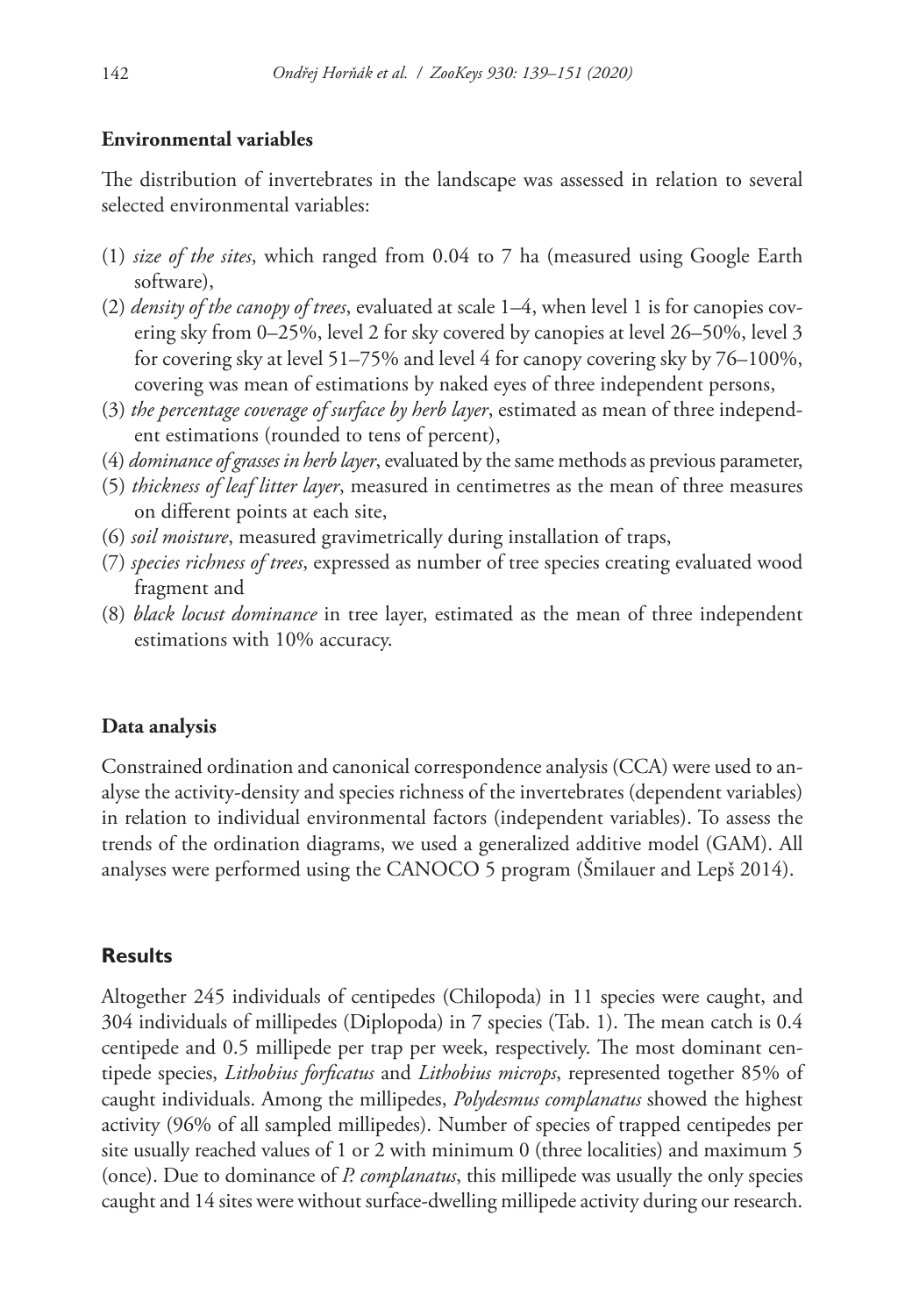| Taxon                                        | <b>Individuals</b> | Localities |  |
|----------------------------------------------|--------------------|------------|--|
| Chilopoda                                    | 245                | 37         |  |
| <i>Geophilus electricus</i> (Linnaeus, 1758) | 3                  | 3          |  |
| Lamyctes emarginatus Newport, 1844           | 3                  | 3          |  |
| Lithobius aeruginosus L.Koch, 1862           | 2                  | 2          |  |
| Lithobius austriacus Verhoeff, 1937          |                    |            |  |
| Lithobius crassipes L.Koch, 1862             | 2                  | 2          |  |
| Lithobius cyrtopus Latzel, 1880              |                    |            |  |
| Lithobius erythrocephalus C.L.Koch, 1847     | 8                  | 6          |  |
| Lithobius forficatus Linnaeus, 1758          | 164                | 32         |  |
| Lithobius micropodus (Matic, 1980)           | 2                  | 2          |  |
| Lithobius microps Meinert, 1868              | 45                 | 18         |  |
| Lithobius mutabilis L.Koch, 1862             | 14                 | 9          |  |
| Diplopoda                                    | 304                | 24         |  |
| Blaniulus guttulatus (Fabricius, 1798)       |                    |            |  |
| Brachyiulus bagnalli (Curtis, 1845)          |                    |            |  |
| Brachyiulus lusitanus Verhoeff, 1898         |                    |            |  |
| Cylindroiulus boleti (C.L. Koch, 1847)       |                    |            |  |
| Enantiulus nanus (Latzel, 1884)              |                    |            |  |
| Polydesmus cf. denticulatus C.L. Koch, 1847  | 6                  | 3          |  |
| Polydesmus complanatus (Linnaeus, 1761)      | 293                | 22         |  |

**Table 1.** List of the centipedes and millipedes caught on 38 studied localities, total number of individuals caught by 5 traps during 3 weeks and number of localities, at which species was recorded.

Using canonical correspondence analysis (CCA) and subsequent generalized additive models (GAM), we tested the species richness and activity-density of both myriapods in total, and centipedes and millipedes independently in relation to individual measured environmental characteristics.

In independent evaluation of centipedes' distribution, the measured environmental variables explained 22.2% of the pattern of distribution. From the tested environmental characteristics, the size of fragments of woodland ( $F = 3.8$ ,  $p =$ 0.031), the thickness of the leaf litter ( $F = 3.4$ ,  $p = 0.045$ ) and species richness of the tree floor  $(F = 3.6, p = 0.038)$  proved to be significant (Tab. 2). The number of recorded species of centipedes increased with the increasing size of the fragments of woodland (Fig. 1a), although their activity-density was not affected ( $p >$ 0.05). Activity-density but not species richness of centipedes was positively correlated with increasing leaf litter thickness (Fig. 1b). On the other hand, a significant decrease in activity-density was observed in localities with higher species richness of the tree floor (Fig. 1c). There was also a decline in species richness of centipedes, but the statistical model in this case came out slightly above the significance level  $(F = 2.9, p = 0.07).$ 

In independent analysis of millipedes' distribution, the measured variables explained 23.5% of variability in their distribution pattern. A significant response of millipedes was to leaf litter thickness (F = 4.2, p = 0.023) in terms of their activitydensity, i.e., with increasing thickness of leaf litter the number of captured individuals increased (Fig. 1d). Analysis of species response curves showed that effect of leaf litter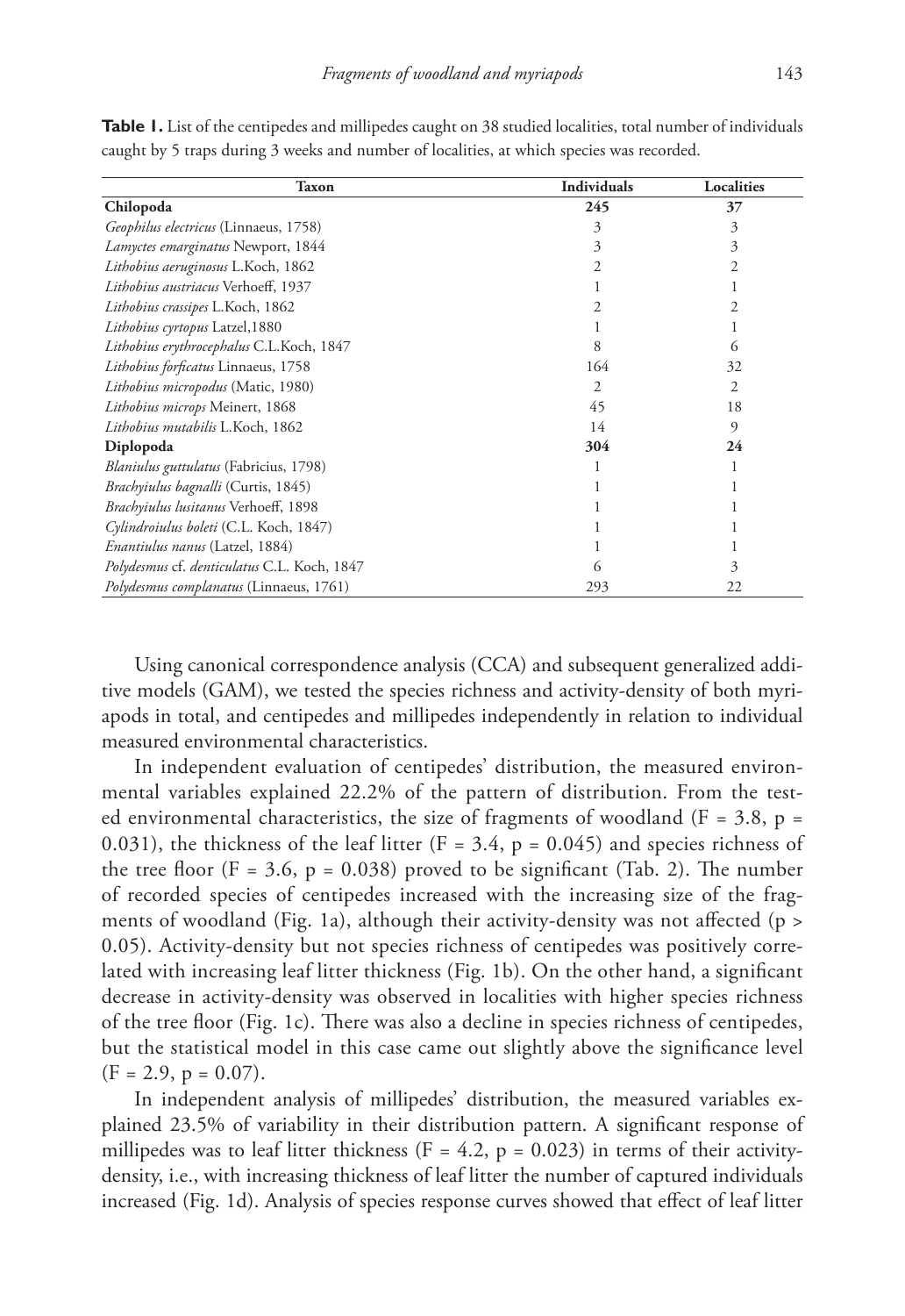|                        | Chilopoda        |       |                  |       | Diplopoda        |       |                  |       |
|------------------------|------------------|-------|------------------|-------|------------------|-------|------------------|-------|
|                        | Activity-density |       | Species richness |       | Activity-density |       | Species richness |       |
|                        | F                | D     | F                | D     | F                | D     | F                | D     |
| area of wood fragment  | 1.60             | 0.208 | 3.80             | 0.031 | 1.40             | 0.257 | 2.40             | 0.104 |
| canopy coverage        | 0.07             | 0.931 | 0.45             | 0.643 | 2.40             | 0.105 | 2.50             | 0.101 |
| herb layer coverage    | 1.40             | 0.257 | 0.60             | 0.556 | 0.38             | 0.687 | 1.50             | 0.248 |
| grasses dominance      | 2.10             | 0.144 | 1.50             | 0.237 | 1.50             | 0.229 | 0.69             | 0.506 |
| leaf litter thickness  | 3.40             | 0.045 | 1.10             | 0.336 | 4.20             | 0.023 | 0.56             | 0.576 |
| soil moisture          | 0.91             | 0.588 | 2.30             | 0.113 | 0.44             | 0.650 | 0.42             | 0.659 |
| tree diversity         | 3.60             | 0.038 | 2.90             | 0.071 | 1.10             | 0.341 | 1.20             | 0.326 |
| black locust dominance | 0.63             | 0.538 | 1.10             | 0.343 | 2.50             | 0.095 | 0.62             | 0.543 |

Table 2. The effect of measured environmental factors to myriapod communities. Effects to its activitydensity and species richness for both taxa are presented independently.

was reflected only in *P. complanatus* ( $F = 4.4$ ,  $p = 0.019$ ). No other factor significantly affected millipede activity-density (Tab. 2). In addition, the species richness of millipedes was not affected by any factor.

# **Discussion**

We studied the distribution of millipedes and centipedes inhabiting fragments of woodland and hedgerows in intensively used agricultural landscape. We focused on several characteristics of the environment, which, as we supposed, could affect the species richness and abundance of these myriapods. Leaf litter thickness, area size and species richness of tree species affected myriapod assemblages.

Although number of trapped individuals seems to be rather low, very similar number of trapped centipedes (0.45 per trap per week) and millipedes (0.52 respectively) were recorded in hedgerows in Slovakia (Stašiov et al. 2017) too. Moreover, the design of study, i.e., methods (the solely pitfall trapping) and term of study (dry summer months), was chosen with respect to more groups of soil macrofauna (spiders, ground beetles, woodlice) and was not aimed to describe myriapod communities in all details (Tuf 2015). It is possible there are other species of millipedes and centipedes living in the soil and less tolerant to desiccation, but such isolated sites are able to colonize surface active species more easily (De Smedt et al. 2018). High activity and dominance of *P. complanatus* among millipedes is not surprising. This species is one of the largest millipedes among Central European species and is more resistant to desiccation. It can stay active during summer months (when research was done) (De Smedt et al. 2017).

## **Leaf litter**

Myriapods usually occur in the leaf litter layer, typically in deciduous forests and benefit from its greater thickness and soil surface coverage. For millipedes, leaf litter is a direct source of food, while centipedes are affected indirectly through the availability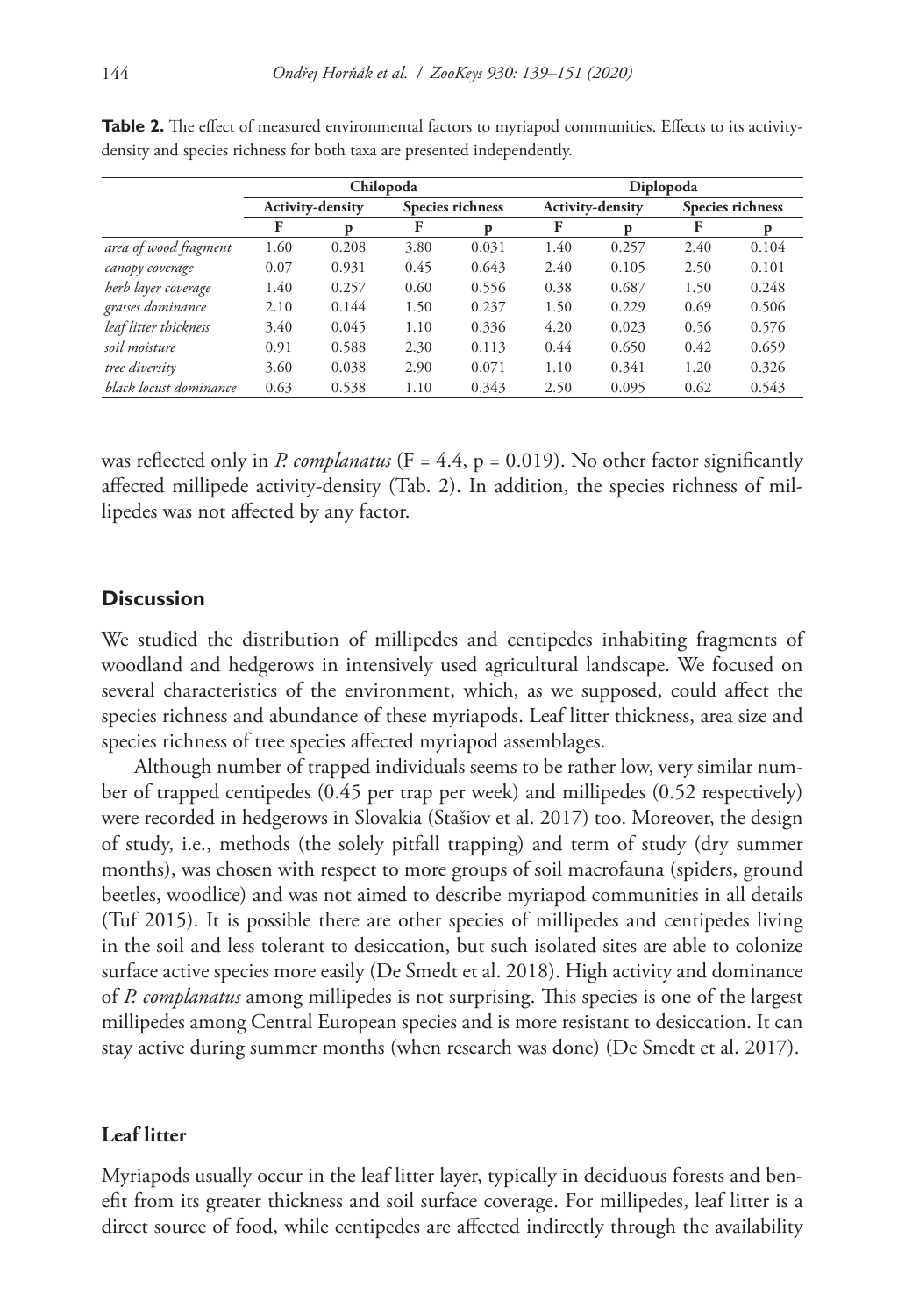

Figure 1. GAM plots evaluating effect of selected measured environmental factors to communities of centipedes and millipedes **a** relationship between size of wood fragments and number of centipedes' species trapped **b** relationship between thickness of leaf litter and number of centipedes trapped **c** relationship between species richness of trees in sites and number of centipedes trapped **d** relationship between thickness of leaf litter and number of millipedes trapped. Circles on diagram represent individual fragments of woodland.

of prey (Voigtländer 2011; Riutta et al. 2012; Bogyó et al. 2015). Moreover, predatory centipedes are mostly generalist, not dependent on the availability of a specific diet (Blackburn et al. 2002; Scheu et al. 2003) and thicker leaf litter layer can provide them a wider range of prey (Voigtländer 2011). This was also confirmed in our case, in which the thickness of leaf litter was correlated positively with activity-density of both millipedes and centipedes. This conclusion is also supported by Gava (2004), reporting that myriapods were more densely located in the lower layers of the litter, which are more favourable because of more stable microclimatic conditions. The litter layer is most important during the dry season, and this research was done in dry summer months.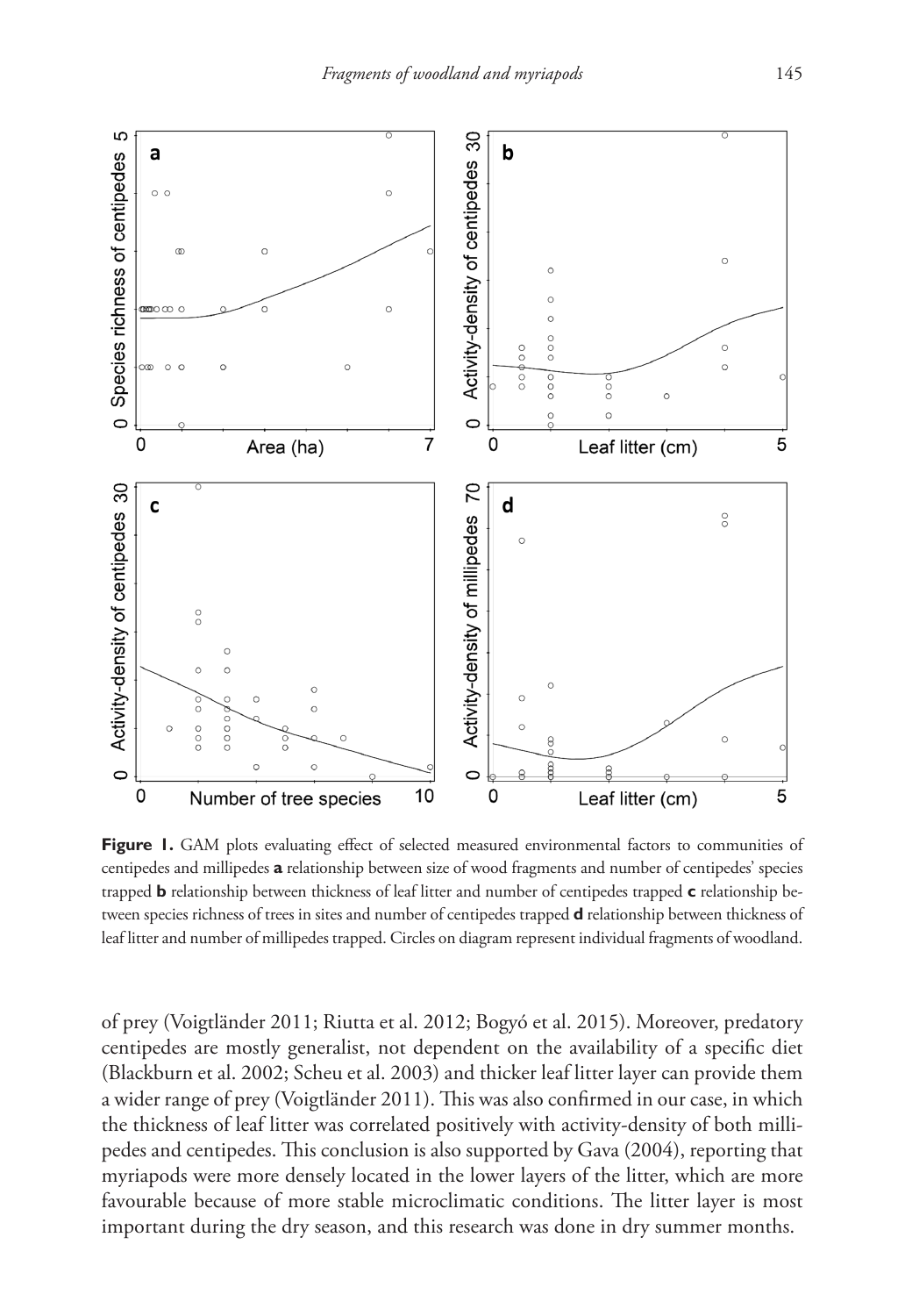## **Diversity of trees**

Millipedes are influenced by the quality of leaf litter consumed, while higher tree species diversity often contributes to greater variability in food supply (Stašiov et al. 2012, 2017). However, we have not observed any positive effect of tree species diversity on the improvement of activity-density or species richness of millipedes. On the contrary, with increasing number of tree species, activity-density of millipedes had a tendency to decrease, although this relationship was not significant. Despite the higher diversity of trees, in the habitats may dominate tree species, which are not preferred as a source of food by millipedes. Therefore, the expected positive effect of higher species richness of tree species may be limited (Stašiov et al. 2017). On the other hand, when almost all millipedes belonged to one species, the effect on diversity cannot be correctly tested. It is also necessary to point out that those artificial fragments were usually of highest tree diversity (e.g., abandoned gardens with diverse fruit trees) and more nature-similar woods were forested by few tree species.

Centipedes showed that with increasing richness of tree species their activity-density decreased. At the same time, in habitats with a lower number  $(2-4)$  of tree species black locust dominated. Similarly, Štrobl et al. (2019) noted a positive effect of black locust on some invertebrates, especially the species of open habitats, which benefited from the specific microclimatic conditions of these stands. Moreover, black locust, due to its ability to fix atmospheric nitrogen, has an increased content of nitrogen and other nutrients in leaf litter (Rahmonov 2009), although Berthold et al. (2009) state it may be more difficult to degrade. Thus, the rate of decomposition between acacia leaves and leaves of other tree species may not be entirely comparable. Despite this, an increase in food supply for predatory centipedes may result, as e.g., Stašiov et al. (2012) noted higher species richness and equability of millipedes with increasing nitrogen content, and they also mention the positive effect of leaf litter quality on the abundance of these decomposers. Also, in our case, the activity-density of millipedes correlated positively with black locust, although this dependence was not significant. On the other hand, the long-term effect of black locust leads to acidification and decrease of nutrients in soil (Berthold et al. 2009) and, as reported by Scheu and Poser (1996), with increasing acidity the density of soil macrofauna generally decreases. However, this negative effect of black locust can be mitigated through a higher nitrogen content in the litter, which improves the quality of food for decomposers and supports microbial activity (Vasconcelos and Laurance 2005; Stašiov et al. 2012; De Smedt et al. 2018). Scheu and Poser (1996) also mention an increase in the density of the springtails (Collembola) with higher soil acidity, which may increase the food supply for centipedes.

# **Size of area**

The increase in species richness with area size is mostly attributed to increasing environmental heterogeneity (Tews et al. 2004; Báldi 2008). However, in many cases, the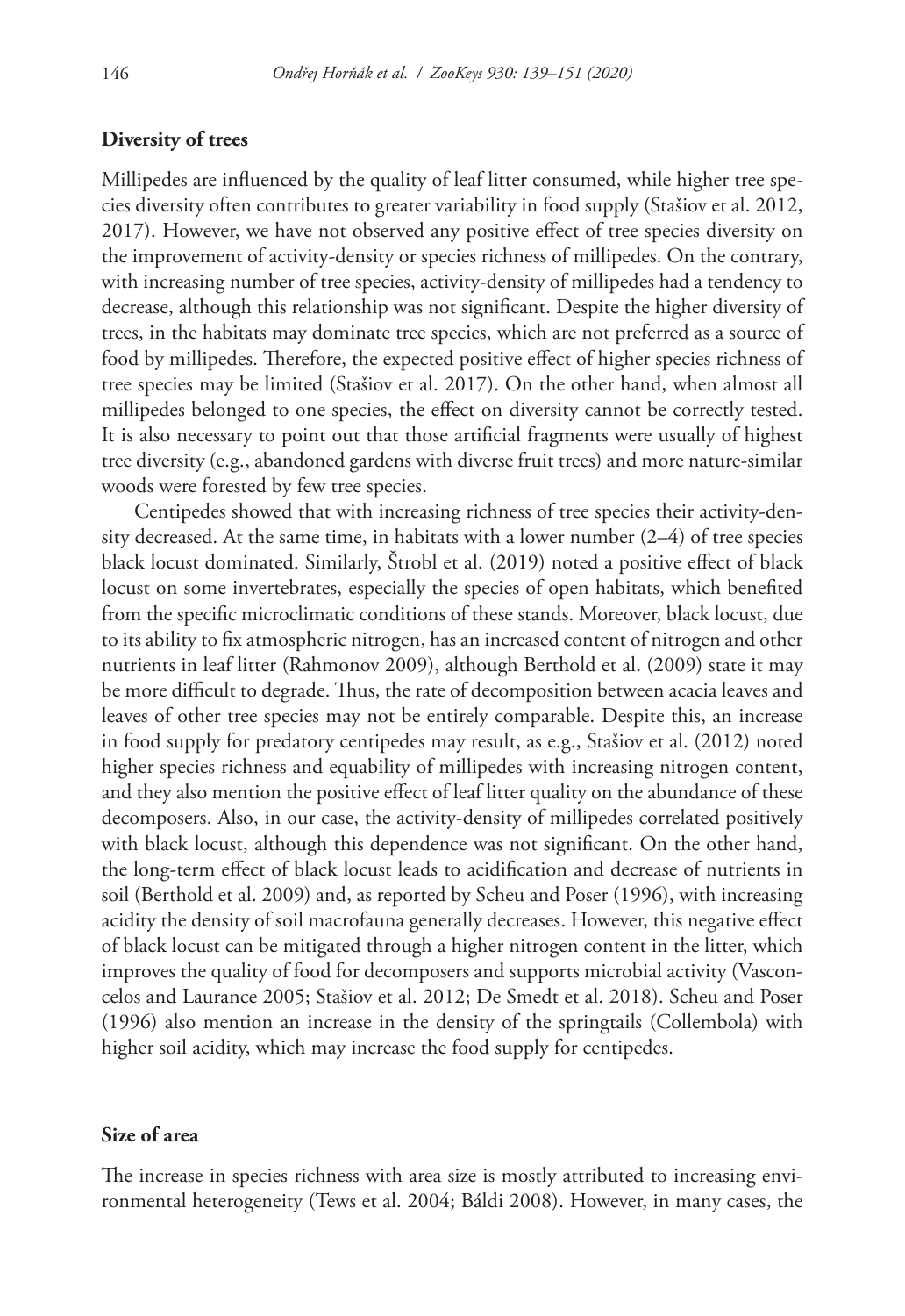species richness of individual taxonomic groups can be influenced by their different life strategies or specific habitat factors (Báldi 2008). In our case, the influence of the area size was recorded only in terms of species richness of centipedes, which positively correlated with increasing area size. One explanation could be the effect of specific microclimatic conditions of fragments of woodland in the agricultural landscape. Since humidity and temperature are the main limiting factor for centipedes (Voigtländer 2011, Kicaj and Qirjo 2014), the more favourable and more stable conditions provided from this point of view, were rather larger areas, which were typically more forested with greater shading. Smaller areas often had a more open character and due to their size and shape, acted as a drier forest edge habitat throughout their area (De Smedt et al. 2017).

Accordingly, Young and Mitchel (1994) state that as the habitat decreases, the area acting as the inner part of the forest (more stable temperature and light conditions) also decreases and the edge effect becomes more significant. The habitat smaller than 1 hectare then acts as a marginal habitat. As well, Riutta et al. (2012) mention the differences in microclimatic conditions between the edge and the interior of the fragments, where evapotranspiration grows at the edges and thus reduces the moisture of the soil and leaf litter. On the other hand, forest edges host the most abundant (or active) communities of millipedes (Bogyó et al. 2015; De Smedt et al. 2017) contrary to forest interiors. Due to these two factors affecting communities of myriapods in contradiction, finding a simple effect of forest site area on myriapods is not easy.

#### **Other habitat characteristics**

None of the other environmental characteristics investigated has been shown to be significant, although, for example, moisture is one of the major factors affecting the distribution of myriapods, as reported by many authors (Gava 2004; Tajovský and Wytwer 2009; Wytwer et al. 2009; Voigtländer 2011; Stašiov et al. 2017).

However, there were no substantial differences in moisture within the sites (moisture of soil ranged from 10 to 41% as measured during installation of traps), which may be one of the reasons why moisture did not significantly affect myriapod distribution (Riutta et al. 2012). Similarly, Lazorík and Kula (2015) also did not confirm the significant effect of moisture on centipede and millipede assemblages. Myriapod assemblages can also be influenced by other characteristics such as temperature (Voigtländer 2011), pH or organic carbon and nitrogen content in the soil (Scheu and Poser 1996; Stašiov et al. 2012, 2017). According to Grgič and Kos (2005), the heterogeneity of the internal horizontal structure of the stand is a key factor that also affects centipede diversity. Nevertheless, these characteristics were not the subject of our research. Finally, we must also consider the effects of the surrounding intensively used agricultural landscape that can specifically reflect on the characteristics of fragments of woodland and hedgerows (Paoletti et al. 2010).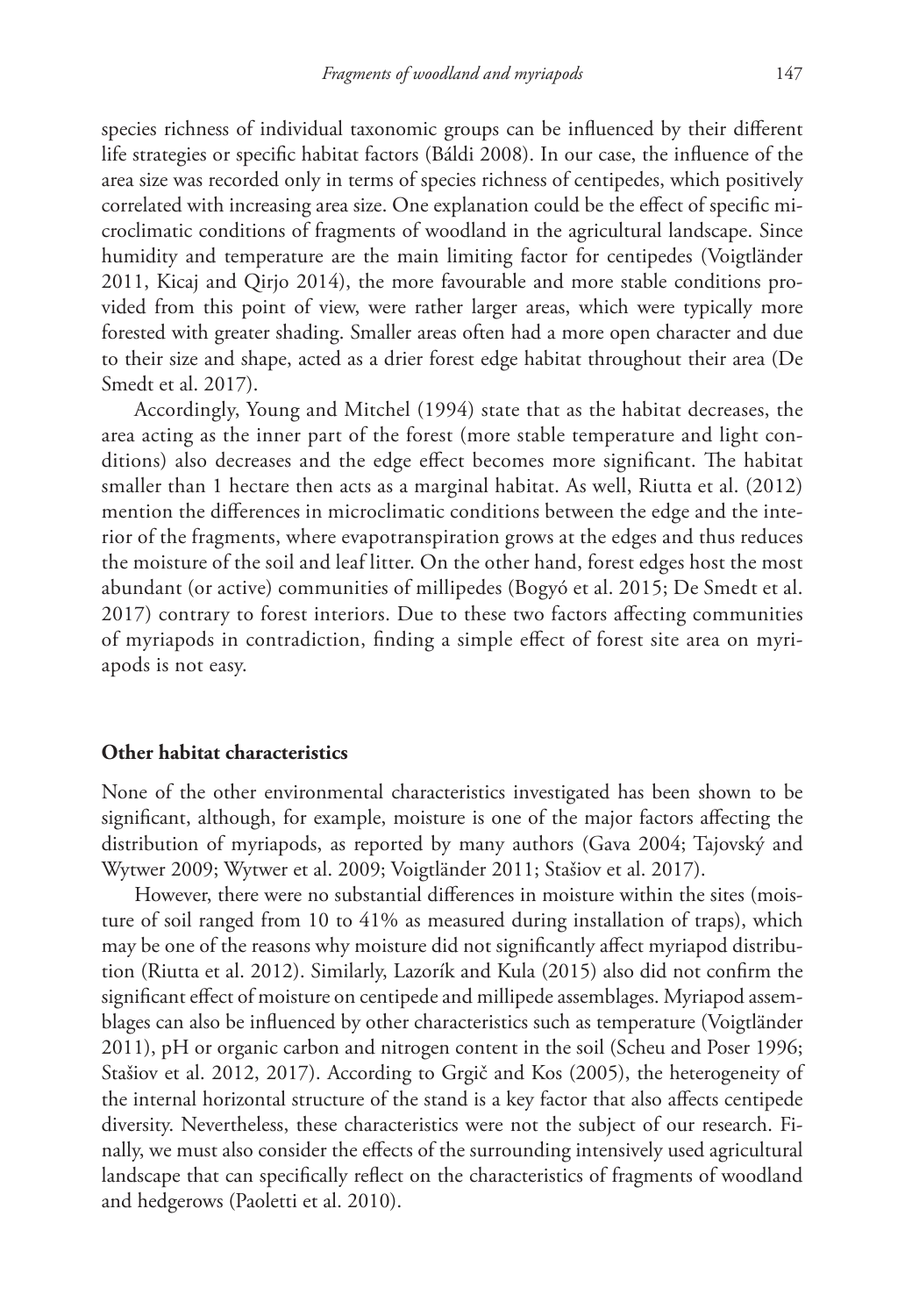# **Conclusions**

The results of our study show that the leaf litter layer may be one of the important characteristics affecting the surface dwelling myriapod assemblages inhabiting the fragments of woodland in the agricultural landscape. In addition, the size of individual fragments of woodland and the species richness of the tree canopy also have a noticeable effect. These habitat characteristics work together with many other factors, and the interpretation of particular conclusions is often difficult. However, we believe that specific environmental conditions of fragments of woodland are a key element for distribution of myriapod assemblages in intensively cultivated agricultural landscape.

## **Acknowledgements**

Research was done with the support of a grant from the Ministry of Agriculture, No. QJ1630422 *Soil protection using optimization of spatial and functional parameters of landscape structure patterns* and an internal grant from the Faculty of Science of Palacký University Olomouc, No. PrF\_2019\_021. The authors are grateful to László Dányi, Ivan Kos and Jolanta Wytwer for their useful comments that improved quality of our paper and to Gregory D. Edgecombe who improved manuscript linguistically.

#### **References**

- Agger P, Brandt J (1988) Dynamics of small biotopes in Danish agricultural landscapes. Landscape Ecology 1(4): 227–240. <https://doi.org/10.1007/BF00157695>
- Báldi A (2008) Habitat heterogeneity overrides the species-area relationship. Journal of Biogeography 35(4): 675–681.<https://doi.org/10.1111/j.1365-2699.2007.01825.x>
- Baudry J, Bunce RG, Burel F (2000) Hedgerows: An international perspective on their origin, function and management. Journal of Environmental Management 60(1): 7–22. [https://](https://doi.org/10.1006/jema.2000.0358) [doi.org/10.1006/jema.2000.0358](https://doi.org/10.1006/jema.2000.0358)
- Berthold D, Vor T, Beese F (2009) Effects of cultivating black locust (Robinia pseudoacacia L.) on soil chemical properties in Hungary. Forstarchiv 80(6): 307–313.
- Blackburn J, Farrow M, Arthur W (2002) Factors influencing the distribution, abundance and diversity of geophilomorph and lithobiomorph centipedes. Journal of Zoology 256(2): 221–232.<https://doi.org/10.1017/S0952836902000262>
- Bogyó D, Magura T, Nagy DD, Tóthmérész B (2015) Distribution of millipedes (Myriapoda, Diplopoda) along a forest interior – forest edge – grassland habitat complex. ZooKeys 510: 181–195.<https://doi.org/10.3897/zookeys.510.8657>
- Burel F (1996) Hedgerows and their role in agricultural landscapes. Critical Reviews in Plant Sciences 15(2): 169–190.<https://doi.org/10.1080/07352689.1996.10393185>
- Burel F, Baudry J (1989) Hedgerow network patterns and processes in France. In: Zonneveld IS, Forman RTT (Ed.) Changing Landscapes: An Ecological Pespective (1<sup>st</sup> edn.). Springer-Verlag, New York, 99–120. [https://doi.org/10.1007/978-1-4612-3304-6\\_7](https://doi.org/10.1007/978-1-4612-3304-6_7)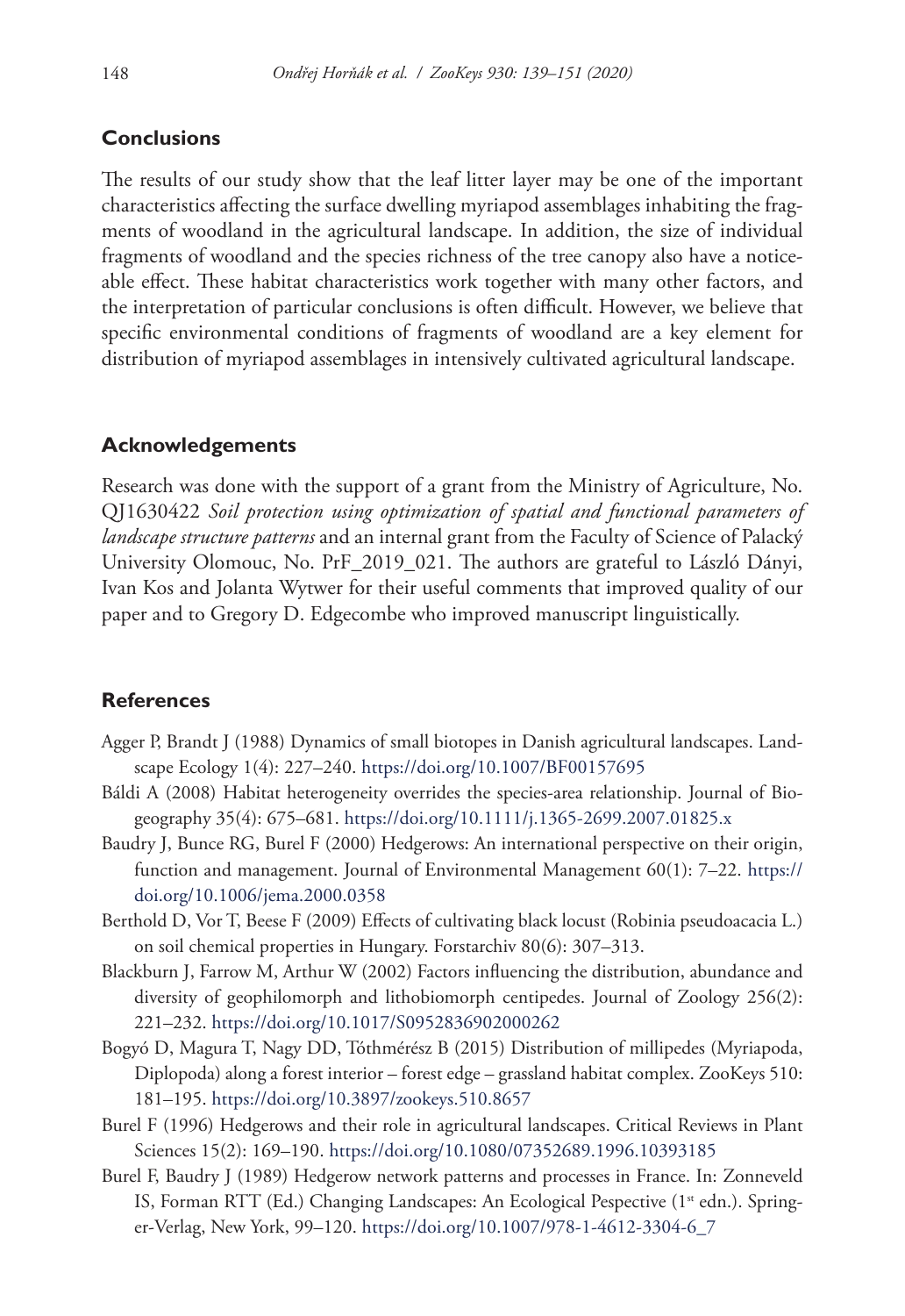- Burel F, Baudry J (1990) Structural dynamic of a hedgerow network landscape in Brittany France. Landscape Ecology 4(4): 197–210.<https://doi.org/10.1007/BF00129828>
- Burel F, Baudry J (2005) Habitat quality and connectivity in agricultural landscapes: The role of land use systems at various scales in time. Ecological Indicators 5: 305–313. [https://doi.](https://doi.org/10.1016/j.ecolind.2005.04.002) [org/10.1016/j.ecolind.2005.04.002](https://doi.org/10.1016/j.ecolind.2005.04.002)
- Dauber J, Purtauf T, Allspach A, Frisch J, Voigtländer K, Wolters V (2005) Local vs. landscape controls on diversity: A test using surface-dwelling soil macroinvertebrates of differing mobility. Global Ecology and Biogeography 14(3): 213–221. [https://doi.org/10.1111/j.1466-](https://doi.org/10.1111/j.1466-822X.2005.00150.x) [822X.2005.00150.x](https://doi.org/10.1111/j.1466-822X.2005.00150.x)
- David JF (2014) The role of litter-feeding macroarthropods in decomposition processes: A reappraisal of common views. Soil Biology and Biochemistry 76: 109–118. [https://doi.](https://doi.org/10.1016/j.soilbio.2014.05.009) [org/10.1016/j.soilbio.2014.05.009](https://doi.org/10.1016/j.soilbio.2014.05.009)
- David JF, Handa IT (2010) The ecology of saprophagous macroarthropods (millipedes, woodlice) in the context of global change. Biological Reviews 85: 881–895. [https://doi.](https://doi.org/10.1111/j.1469-185X.2010.00138.x) [org/10.1111/j.1469-185X.2010.00138.x](https://doi.org/10.1111/j.1469-185X.2010.00138.x)
- De Smedt P, Baeten L, Proesmans W, Berg MP, Brunet J, Cousins SAO, Decocq G, Deconchat M, Diekmann M, Gallet-Moron E, Giffard B, Liira J, Martin L, Ooms A, Valdés A, Wulf M, Hermy M, Bonte D, Verheyen K (2017) Linking macrodetritivore distribution to desiccation resistance in small forest fragments embedded in agricultural landscapes in Europe. Landscape Ecology 33(3): 407–421.<https://doi.org/10.1007/s10980-017-0607-7>
- De Smedt P, Wasof S, Van de Weghe T, Hermy M, Bonte D, Verheyen K (2018) Macro-detritivore identity and biomass along with moisture availability control forest leaf litter breakdown in a field experiment. Applied Soil Ecology 131: 47–54. [https://doi.org/10.1016/j.](https://doi.org/10.1016/j.apsoil.2018.07.010) [apsoil.2018.07.010](https://doi.org/10.1016/j.apsoil.2018.07.010)
- De Smedt P, Wuyts K, Baeten L, De Schrijver A, Proesmans W, De Frenne P, Ampoorter E, Remy E, Gijbels M, Hermy M, Bonte D, Verheyen K (2016) Complementary distribution patterns of arthropod detritivores (woodlice and millipedes) along forest edge-to-interior gradients. Insect Conservation and Diversity 9(5): 456–469.<https://doi.org/10.1111/icad.12183>
- Diekötter T, Billeter R, Crist TO (2007) Effects of landscape connectivity on the spatial distribution of insect diversity in agricultural mosaic landscapes. Basic and Applied Ecology 9: 298–307.<https://doi.org/10.1016/j.baae.2007.03.003>
- Ewers RM, Didham RK (2005) Confounding factors in the detection of species responses to habitat fragmentation. Biological Reviews 81: 117–142. [https://doi.org/10.1017/](https://doi.org/10.1017/S1464793105006949) [S1464793105006949](https://doi.org/10.1017/S1464793105006949)
- Fahrig L (2003) Effects of habitat fragmentation on biodiversity. Annual Review of Ecology, Evolution, and Systematics 34(1): 487–515. [https://doi.org/10.1146/annurev.ecol](https://doi.org/10.1146/annurev.ecolsys.34.011802.132419)[sys.34.011802.132419](https://doi.org/10.1146/annurev.ecolsys.34.011802.132419)
- Gava R (2004) Vertical distribution of Diplopoda populations from deciduous forests. Archives of Biological Sciences 56(1–2): 59–64.<https://doi.org/10.2298/ABS0402059G>
- Grgič T, Kos I (2005) Influence of forest development phase on centipede diversity in managed beech forests in Slovenia. Biodiversity and Conservation 14(8): 1841–1862. [https://doi.](https://doi.org/10.1007/s10531-004-1040-1) [org/10.1007/s10531-004-1040-1](https://doi.org/10.1007/s10531-004-1040-1)
- Havlíček M, Skokanová H, Šarapatka B, Pavelková R, Netopil P (2018) The significance of historical landscape structure in south Moravia for the protection of the landscape, landscape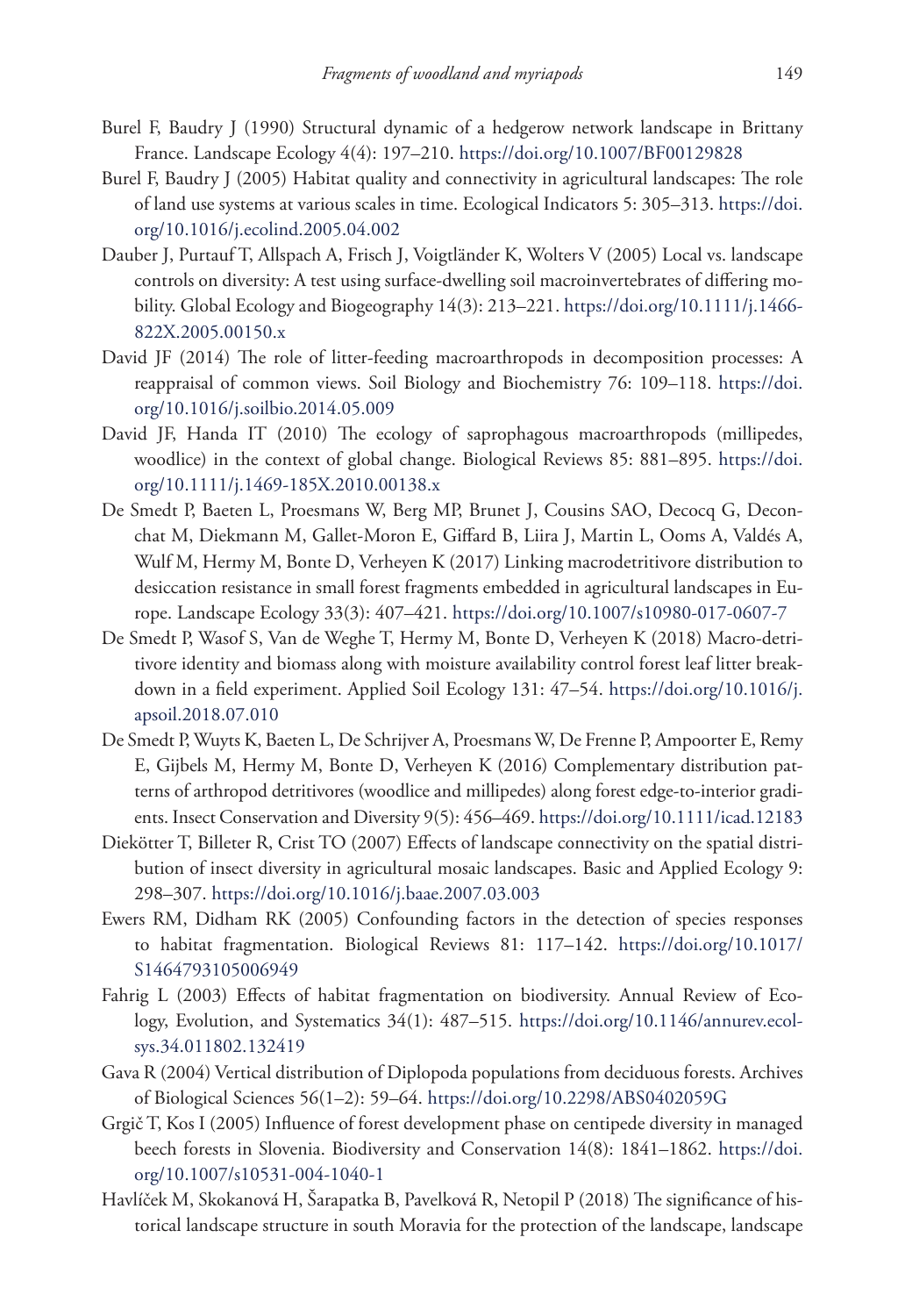function and the protection of agricultural land resources. In: Svobodová H (Ed.) Useful Geography: Transfer from research to practice. Proceedings of the 25<sup>th</sup> Central European Conference, Masaryk University, Brno, 563 pp.

- Honnay O, Jacquemyn H, Bossuyt B, Hermy M (2005) Forest fragmentation effects on patch occupancy and population viability of herbaceous plant species. New Phytologist 166(3): 723–736.<https://doi.org/10.1111/j.1469-8137.2005.01352.x>
- Kicaj H, Qirjo M (2014) The comparison of the vertical distribution of the myriapod group (Diplopoda and Chilopoda) in Vlora Region, Albania. Indian Journal of Applied Research 4(12): 192–195.
- Kime RD, Golovatch SI (2000) Trends in the ecological strategies and evolution of millipedes (Diplopoda). Biological Journal of the Linnean Society 69(3): 333–349. [https://doi.](https://doi.org/10.1111/j.1095-8312.2000.tb01209.x) [org/10.1111/j.1095-8312.2000.tb01209.x](https://doi.org/10.1111/j.1095-8312.2000.tb01209.x)
- Lazorík M, Kula E (2015) Impact of weather and habitat on the occurrence of centipedes, millipedes and terrestrial isopods in mountain spruce forests. Folia Oecologica 42: 103–112.
- Meeus JHA (1993) The transformation of agricultural landscapes in Western Europe. Science of the Total Environment 129: 171–190. [https://doi.org/10.1016/0048-9697\(93\)90169-7](https://doi.org/10.1016/0048-9697(93)90169-7)
- Paoletti MG, D'Incà A, Tonin E, Tonon S, Migliorini C, Petruzzelli G, Pezzarossa B, Gomiero T, Sommaggio D (2009) Soil invertebrates as bio-indicators in a natural area converted from agricultural use: The case study of Vallevecchia-Lugugnana in North-Eastern Italy. Journal of Sustainable Agriculture 34(1): 38–56.<https://doi.org/10.1080/10440040903396698>
- Previati E, Fano EA, Leis M (2007) Arthropods biodiversity in agricultural landscapes: Effects of land use and anthropization. Italian Journal of Agronomy 2: 135–141. [https://doi.](https://doi.org/10.4081/ija.2007.135) [org/10.4081/ija.2007.135](https://doi.org/10.4081/ija.2007.135)
- Rahmonov O (2009) The chemical composition of plant litter of black locust (*Robinia pseudoacacia* L.) and its ecological role in sandy ecosystems. Acta Ecologica Sinica 29(4): 237– 243.<https://doi.org/10.1016/j.chnaes.2009.08.006>
- Riutta T, Slade EM, Bebber DP, Taylor ME, Malhi Y, Riordan P, Macdonald DW, Morecroft MD (2012) Experimental evidence for the interacting effects of forest edge, moisture and soil macrofauna on leaf litter decomposition. Soil Biology and Biochemistry 49: 124–131. <https://doi.org/10.1016/j.soilbio.2012.02.028>
- Scheu S, Albers D, Alphei J, Buryn R, Klages U, Migge S, Platner Ch, Salamon JA (2003) The soil fauna community in pure and mixed stands of beech and spruce of different age: trophic structure and structuring forces. Oikos 101(2): 225–238. [https://doi.org/10.1034/](https://doi.org/10.1034/j.1600-0706.2003.12131.x) [j.1600-0706.2003.12131.x](https://doi.org/10.1034/j.1600-0706.2003.12131.x)
- Scheu S, Poser G (1996) The soil macrofauna (Diplopoda, Isopoda, Lumbricidae and Chilopoda) near tree trunks in a beechwood on limestone: indications for stemflow induced changes in community structure. Applied Soil Ecology 3(2): 115–125. [https://doi.](https://doi.org/10.1016/0929-1393(95)00079-8) [org/10.1016/0929-1393\(95\)00079-8](https://doi.org/10.1016/0929-1393(95)00079-8)
- Stašiov S, Diviaková A, Svitok M, Novikmec M (2017) Myriapod (Chilopoda, Diplopoda) communities in hedgerows of upland agricultural landscape. Biologia 72(11): 1320–1326. <https://doi.org/10.1515/biolog-2017-0147>
- Stašiov S, Stašiová A, Svitok M, Michalková E, Slobodník B, Lukáčik I (2012) Millipede (Diplopoda) communities in an arboretum: Influence of tree species and soil properties. Biologia 67(5): 945–952. <https://doi.org/10.2478/s11756-012-0097-7>